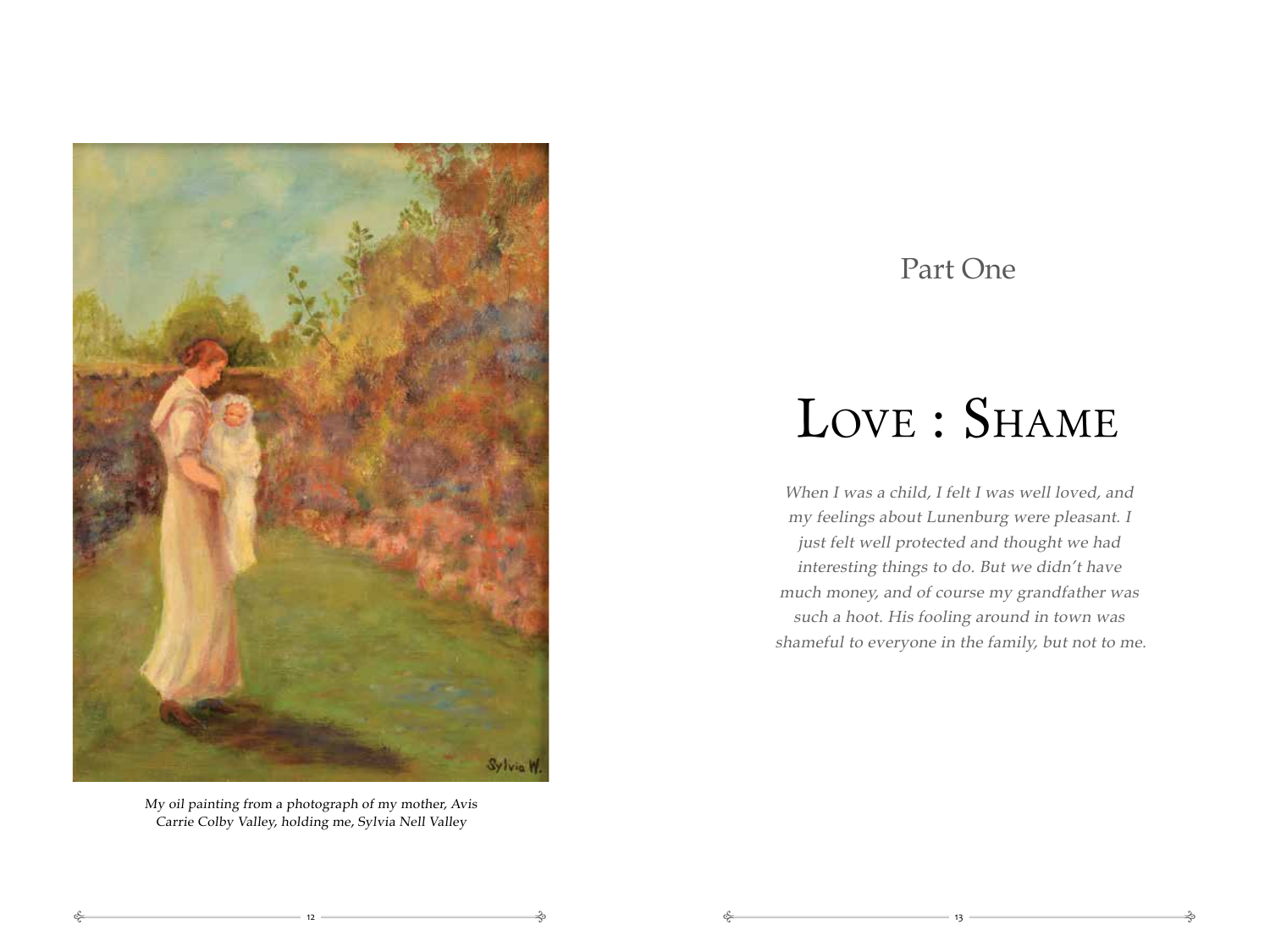I Want to Talk Growing Up in Lunenburg, Vermont, 1920–1940

To do the laundry they brought in this ladder thing that folded up. When you wanted to use it, two ends would come down to form a counter about waist high. There was a place for two wash tubs, with the wringer between them. You washed the clothes, put them through the wringer and rinsed them, then put them back through to dry them as much as possible in another pan. We hung



Ę

Ę

Dad and me in winter

of wood, those thread runners left very slick, two-or-three-inch wide marks in the road, so it was good sliding. We lived on a little hill, and on good days I could slide almost all the way to school. Go belly bump. You had to listen to be sure a car wasn't coming down back of your house to hit you at that turn. My father'd say, "Listen!" And of course, the cars made more noise than they do now. I never had any close calls.

## \*\*ು<del>ಹಿ</del>

They had two years of high school in the village at that time, and a high school teacher, and so the high school boys and girls would slide. They had a traverse sled my father might have made with two smaller sleds hitched onto a long board making a flat

top where you sat. The front sled had a pin that would pivot, so you could steer it a little bit. Lunenburg being on a series of hills,



Ę

Holding one of many dogs we had



I loved Lassie, our airedale

54 55

Ę

⊰⇒

it was fun to slide down one hill and go up the next a little ways and slide back down. There wasn't much traffic around. Somehow or other, when the teacher was riding on the sled, it tipped over and she broke her leg, so I was never allowed to go to the village. Even when Rheba was staying with us to go to high school they wouldn't let me go. Rheba could go sliding but she was five years older.

⊰⇒

## \*\*\*\*\*\*\*\*\*\*

I was five or six years old when Aunt Olive and Uncle Jim lived up the road. In sugaring season, when the days warmed up some in March, but the nights were still cold and the sap started to run, they wanted to tap our maple trees. For that, they would give us some

⊰⇒

syrup. So it came about that they had made the syrup and Aunt Olive had a half gallon jar of syrup for us. She asked if I could carry it home. I said, "Sure!" I went from her house across the road diagonally through our field. In front of the barn, right near where the shed began, there was this piece of granite sticking up. I got by there and that jar smashed on that rock, and I never remember hearing anything about it. I don't know whether my mother told Aunt Olive what happened. I'm sure they didn't give my folks any

the laundry outdoors unless it was bitter cold.

front of the barn between the barn and the road. My father had to shovel a path to the barn anyway. In the winter the pathways had probably a foot and a half rise of snow on either side.

I hated the snow, though I enjoyed sliding when it was good. When the teams went past the

with cans of milk for the creamery or with loads

⊰⇒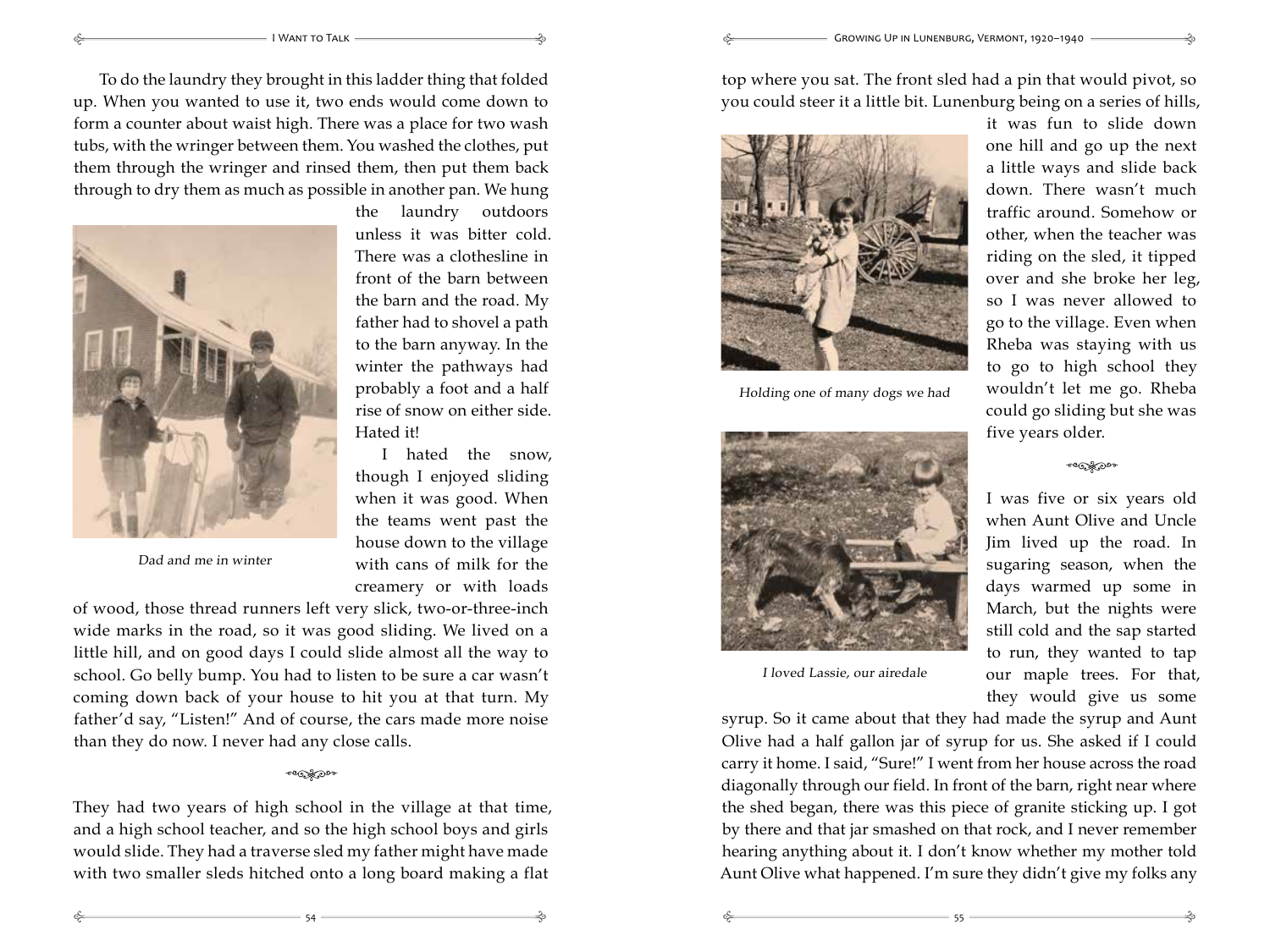I Want to Talk Growing Up in Lunenburg, Vermont, 1920–1940

⊰⇒

⊰⇒

Aunt Max gave me a green wool jumper for Christmas—it was way long for me—and a short-sleeved blouse. Well, my father wouldn't let me wear that short-sleeved blouse in the middle of the winter, so I had to wear some old sweater-type thing instead. The jumper was too long, and Aunt Matt said,



Ę

Ę

Gram hanging out laundry on a Monday

"Well, you change tonight and bring that down to me, and I'll fix it for you." She was teaching in the primary room, but she wasn't my teacher then. I was in the upper grade room. I don't remember that anybody ever did shorten the jumper. I don't know why I didn't take it to her. I just said it was all right.

It seems as though any time I wanted to go anywhere my clothes wouldn't be right. Parts of what I had to wear weren't clean. And my shoes—I didn't have many pairs of shoes, and

108 109

Ę

⊰⇒

they were always wrong. I didn't want to complain about it to Dad because I thought he felt bad enough about everything after my mother died. In the twenties when I was smaller and times were good, he used to like to take me to the store and get nice shoes and other nice things. Not much money in the thirties.

For many years, Dad worked in the fall, through the winter and spring at whatever mill Don had; Don and Luke's father, Clark Colby, owned the mills. It was a job. Dad wanted to work, needed to work, and he could do anything that was required. He built the mills and cottages for the workers' families. He knew how to scale the logs and look after that part of it.



Bobbin mill located in the Pierce District, built by Don Colby in 1924. The mill produced bobbins and speeders for twine and rug manufacturers until 1939. Reproduced from Town of Lunenburg, Vermont 1763–1976 © by The Town of Lunenburg Historical Society

When Don Colby, Grampa's brother, had the mill in Victory, Vermont, and at least three of my uncles worked for him—Ellis, Ern Peavey, and Howard—they all lived in Victory near the mill. They produced rough-cut lumber that was sent somewhere else for finishing. When a team brought in a load of logs, mill workers rolled them off the sled and "twitched 'em" into the hot pond, a cement pond with a boiler system to soften the bark. Then men with cant hooks pushed the logs toward a pulley to haul them into the mill. A chunk of log was put under a steam-powered machine, and like a huge knife it sliced the logs into bobbin-sized pieces. They produced tons of bobbins for silk mills in the South.

Don would come back to Lunenburg at night, and of course my father wanted to also, so they went back and forth to Victory together. Sometimes I would ride over with them early in the morning and stay all day. This was after my mother died in 1933. I'd visit with Shirley, and I'd see Howard's wife, Iola, some, too, and Verna, Ellis's wife. A lot of the time I was playing with Shirley's son, Quent, babysitting, taking him for a ride in the carriage. Shirley had to feed me, have me around. She was awfully good to me.

⊰⇒

Ę